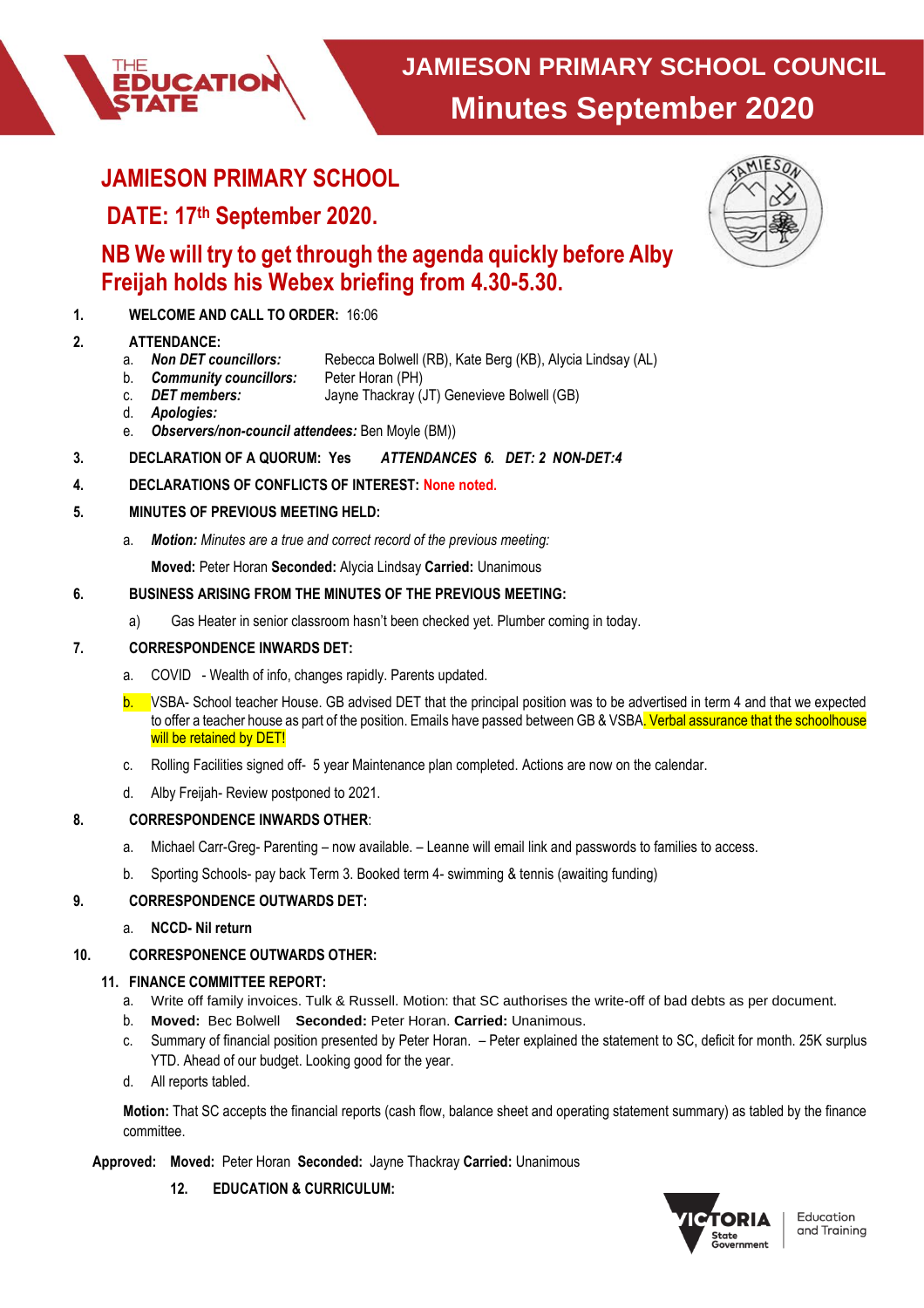

#### **13. GROUNDS & MAINTENANCE:**

- b) Grants:
- i. Schools Minor Capital Works Fund –Major grant applied for. 14<sup>th</sup> August submitted. TBA.
- ii. Bushfire funding Prioritised the items to be done for our BARR works.
	- 1. Gutters, tree trimming, summer mowing.
	- 2. Installation of river pump and piping.

#### **14. EXCURSIONS REQUIRING SCHOOL COUNCIL APPROVAL:**

- a. Costing for CBTS- Queenscliff. \$50 (includes meals, accommodation, fully supervised programming 9-5 by CBTS staff). Other costs will be bus, Monday and Friday in transit activities and evenings such as ten-pin bowls and mini-golf etc. WOW!
- b. Motion: SC approves the camp to Queenscliff expenses. **Moved:** Peter Horan **Seconded:** Jayne Thackray **Carried:** Unanimous.

#### **15. EXCURSIONS REQUIRING REGIONAL DIRECTOR'S APPROVAL: Nil**

**16. EXCURSIONS REQUIRING THE PRINCIPAL'S APPROVAL**: Nil  **Student Excursions and Events- Complete NIL**

#### **FYI Staff Development & Meetings- Complete**

- Webex Principal briefings each week.
- BMW Network Webex meetings.
- Area Meeting August 12<sup>th</sup>.
- BASTOW- Literacy Leaders Training. Mr. Moyle
- LearnEd modules
- FISO group meeting Aug. 20th
- All staff have completed their mid-cycle PDP reviews, with 'on track' outcomes for all.

#### **Staff Development & Meetings- Coming Up.**

- BASTOW- numerous
- LearnEd- various.
- **17. SCHOOL POLICY DEVELOPMENT:** 
	- Cash handling Policy
		- i. Motion: That SC endorses the new policy as tabled.

#### **18. PRINCIPAL'S REPORT: 4.30 p.m.**

**Webex presentation & Q&A from SEIL- Alby Freijah.** Principal position will be advertised in Term 4. There may be candidates wanting to visit & seek information from community & school stakeholders. SC President will be a member of the selection panel.

- GB- Carer's Leave was not enacted as Mr. Bolwell did not go ahead with surgery as planned.
- Long Service Leave 6/10-13/10 inclusive. Ben Moyle Acting Prin.
- Workcover Mr. Moyle Returned on Tuesday August 11<sup>th</sup>.
- **19. OTHER WRITTEN REPORTS: Nil**
- **20. GENERAL BUSINESS AS LISTED:**

**FUNDRAISING**

- **21. NEXT MEETING:**
- **22. END OF MEETING: 4.30pm**